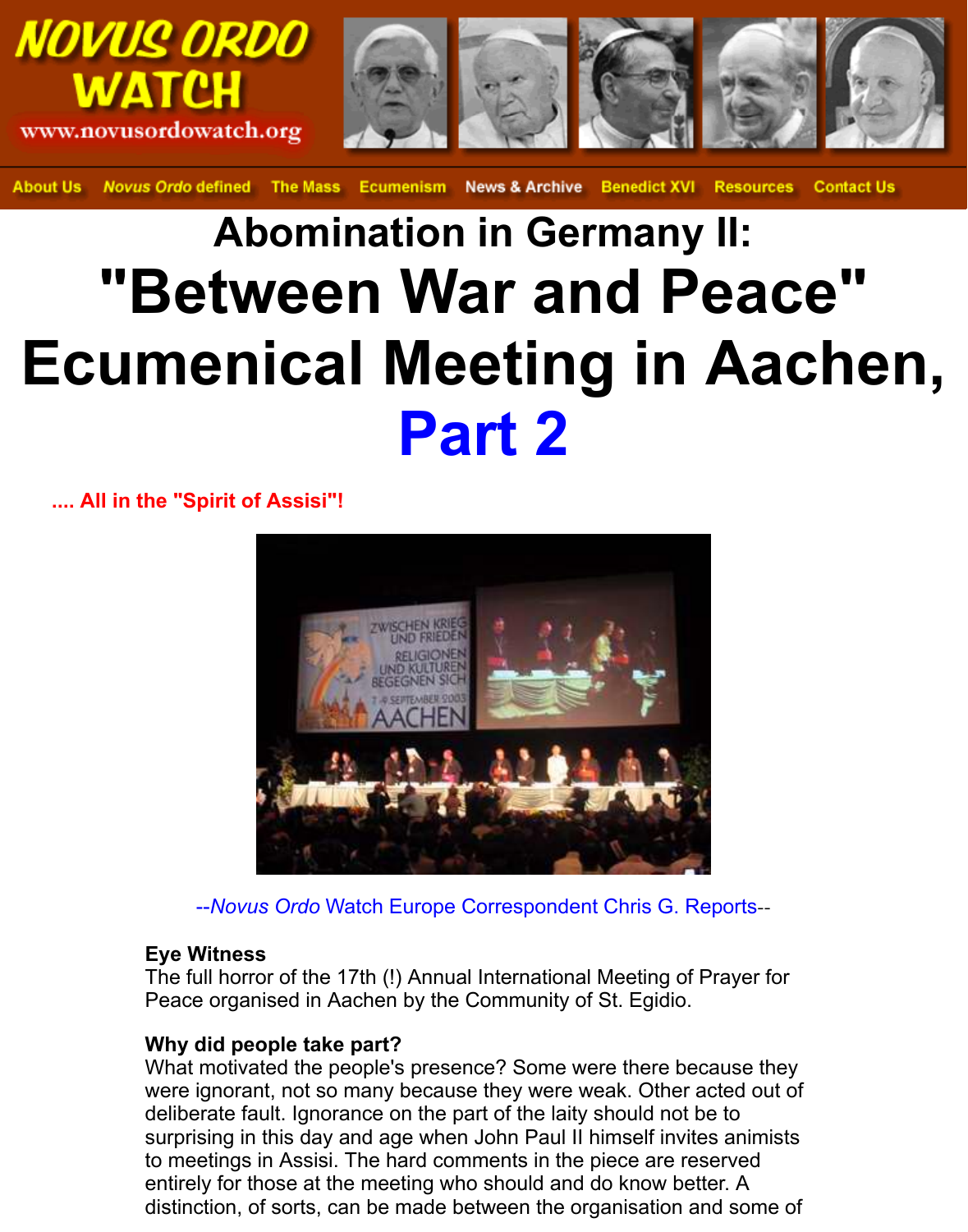the participants. God is the judge of these people and their hearts, not the present writer; but we can judge their external and objective actions.

# **Who are the Community of St Egidio?**

The Community of St. Egidio was named after the patron saint of the poor, in English, St. Giles. It was founded as a result of a profound disenchantment with the Second Vatican Council--because the Council failed to deal with the problem of poverty. The Council was not radical enough!

# **Their foundation**

The original community was established by students in 1968 who came together to read the Bible in the Church of St Egidio in the poor area of the Trastevere in Rome. The Community of St Egidio now claims a membership of 15,000 people.

# **Just that little bit more radical**

Even if they were disappointed with the Council, the Community is entirely a fruit of the Council; their members belong to that generation who for the most part are entirely missing from the Catholic Church throughout Europe. They have spent all the intervening years, like all the liberals in the Catholic Church, trying to take things just that little bit further. Can they go any further after Aachen? I doubt it, but they will try. No less than **twelve "Cardinals"** were present!

Bogus claims

# **To be international**

The Community claims to be international; this is far from the truth. The overwhelming majority of members are Italian. Like all of the children of the '68 revolutions, they are now decidedly very middle class and conscious-stricken. They aren't really worried about poverty, more about their own wealth. This is what haunts them. The organisation wishes to be generous, but with other people's money, whether it comes from the UN or the EU, who after all raise the money from taxes on us all.

The Italians predominated in Aachen. They controlled the entrances to the Cathedral and the lecture theatre for the opening. The press office was full of Italians.

### **To be influential**

But how much influence does the Community have? To quote Boutros Boutros-Ghali, former UN Secretary General:

"The Community of St. Egidio developed a technique which was different to those of the professional peace-makers, but which was complementary to theirs. The Community let her technique of informal discretion converge with the official work of governments and of intergovernmental organisations."

Words are cheap. The truth will be that they will be as detached from the real political action as a monk in his cell. That does not stop them patting themselves on the back for their alleged achievements. To quote from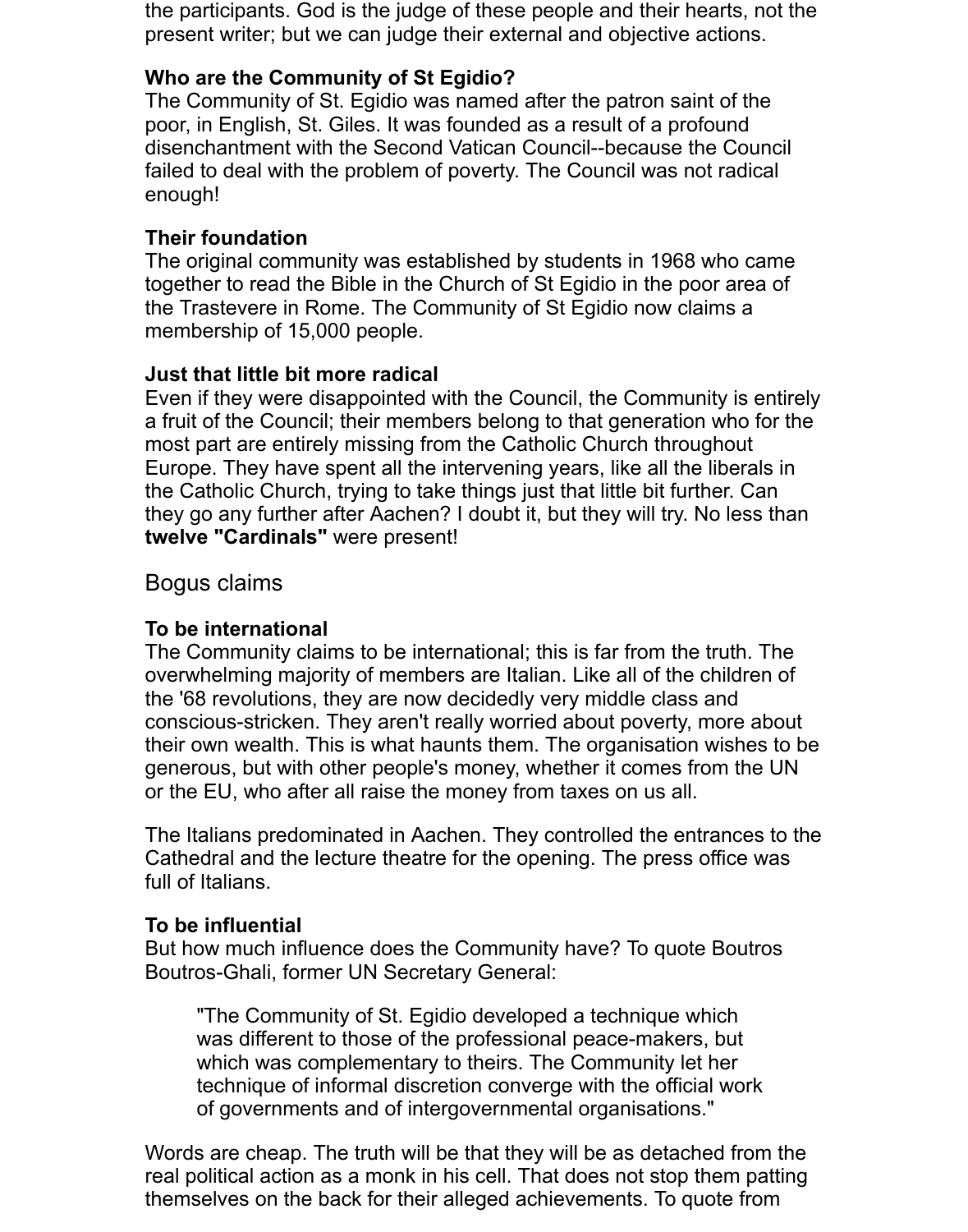their literature:

"In the last few years, the Community of St. Egidio has been discovered by the media due to its peace initiatives for Mozambique, Algeria, Guatemala and the Balkans. It also has close relations with groups from many other countries who have been suffering for years due to injustice and war - Lebanon, El Salvador, Armenia, Burundi and the Horn of Africa."

### **To be charity personified**

Not for them the Gospel imperative of not letting one hand know that the other hand is being a minister of charity.

### **Media event**

The Mass of Aachen was one big media event, just part of another even bigger media event called the Community of St Egidio.

### **Italian elite**

Of course the *Novus Ordo* establishment has been taken in by this selfserving nonsense of a narrow Italian elite. Why? They have the support of that great player on the media stage, whose thesis was called "The Acting Person", John Paul II himself. They themselves say that they carry on his "spirit of Assisi". What will they do if his successor calls time on the "spirit of Assisi"?

The 1986 Assisi meeting diverted their focus away from the poor and allowed what little remained of their original founding intentions to be totally corrupted by the round of international conferences and associated media coverage.

### **Franciscan branding**

There is, of course, more than a hint of the Franciscan about them, in their original reading of the Gospel and their desire to serve the poor. They share the strange desire of the Second Vatican Council to return to the early Church, as if the Church was fully formed just after being born! The grim reality is that they position themselves half way between *Opus Dei* and *We are Church* and combine the vices of both of them. Although noticeable by their absence were other new movements and orders. All of them have their own agenda which competes and does not co-operate with "Egidio vision."

### **Forget the poor, become a socialist**

And they have moved away from the poor and become involved in the whole welter of left-wing causes. They felt no shame in listening to a message from Lula da Silva, the ultra-left President of Brasil.

To quote a Brasilian political commentator on Lula and his party:

"Nearly seven months later, I discover the messianic side of the PT (the socialists): the direct line of the party, and mainly its chief, with history, destiny, God ... the party and its chief are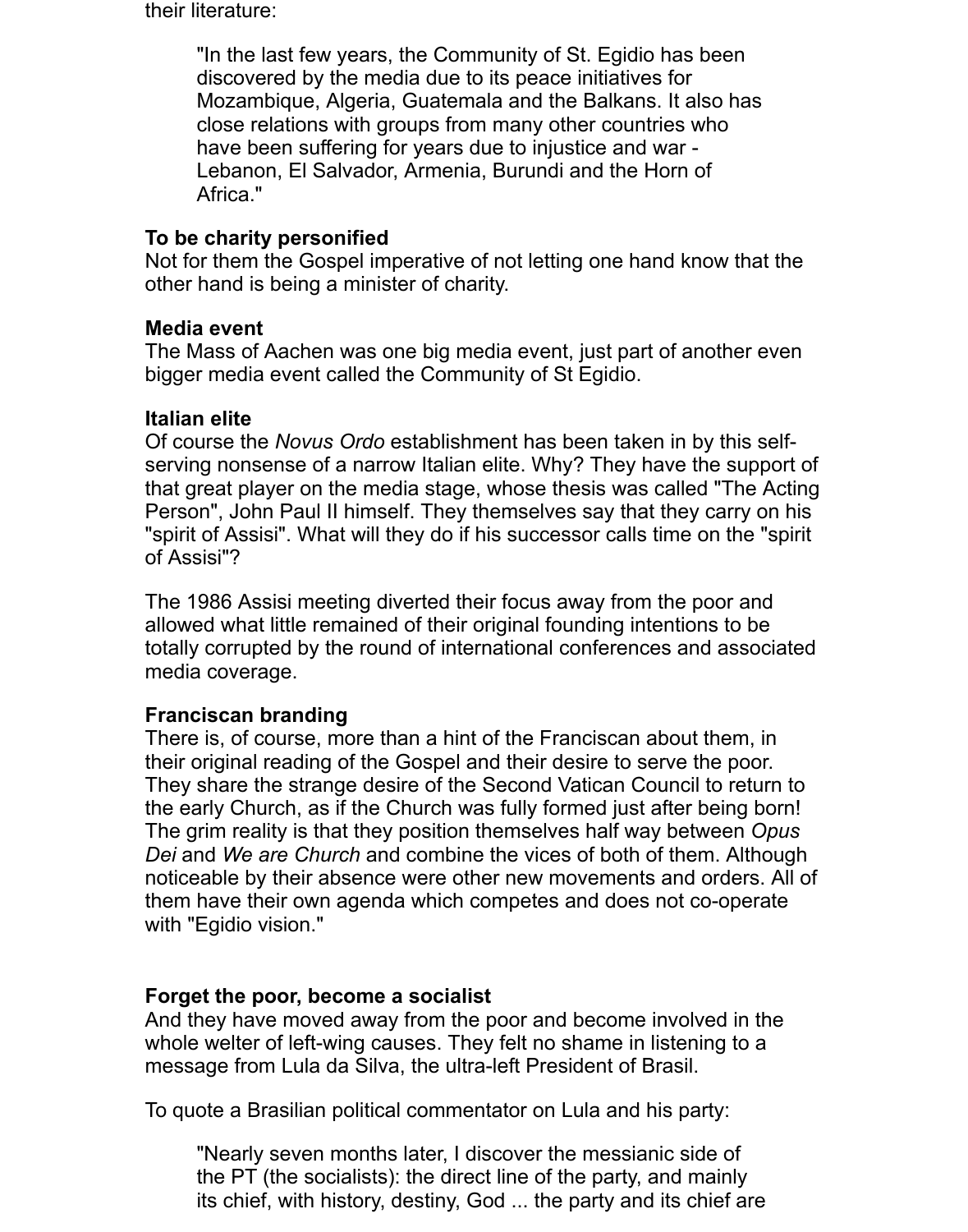Likewise, at the opening ceremony on Sunday, there was a film about the problems of Africa, specifically the AIDs projects of the Community. No mention of the Orwellian madness of Zimbabwe! No mention of the mo vacuum which has caused the AIDs crisis. No criticism of the President South Africa who denied there was an AIDs crisis. Why should there be The Community can even tolerate the Head of the Sharia Court in the Israeli Occupied Territories attending the event.

# **The Godfather**

To quote the founding-father of the Community of St Egidio, Andrea Riccardi, who shares a beard and the worldly messianism of Lula. "Dialogue means a conversion towards the other person: you have to t to understand him, and at the same time help him to change his agend Sadly, they hardly ever change people's agendas, but in the process become more and more like the devils with whom they are in dialogue.

# **Why Aachen?**

At the opening ceremony, we were told that the Bishop of Aachen was responsible for inviting the Community. The truth was, of course, that the meeting in the city of the Holy Roman Emperors fits in John Paul II's political agenda for Europe. He is attempting to get a lame reference to spiritual inheritance of Europe into the European constitution. What difference will that make? The truth is that the Church in Europe is so weak in numbers that Catholics will be lucky to get that.

### **Special Exhibition**

To coincide with the Egidio event, there is an exhibition in the Town Ha and in the Cathedral Treasury. It is called **Ex Oriente--"from the East"** a illustrates the gift of a white elephant from the Caliph of Baghdad to Charlemagne. In English, a "big white elephant" means a pointless pro to which a lot of energy has been devoted. Unconscious irony. But the real scandal lies in the fact that *Ex oriente* refers not to a white elephant but the Divine Revelation of Our Lord, *Ex orient Lux*, from the East Light. But the advertising seems to indicate that Judaism and Mohammedism contribute to this Light.

# **The Opening "Mass"**

See previous report for the full horror of the heresy of the Bishop of Aachen.

A reporter from Vatican Radio told us that he agreed with the idea that God is not Christian but would have formulated it differently. He though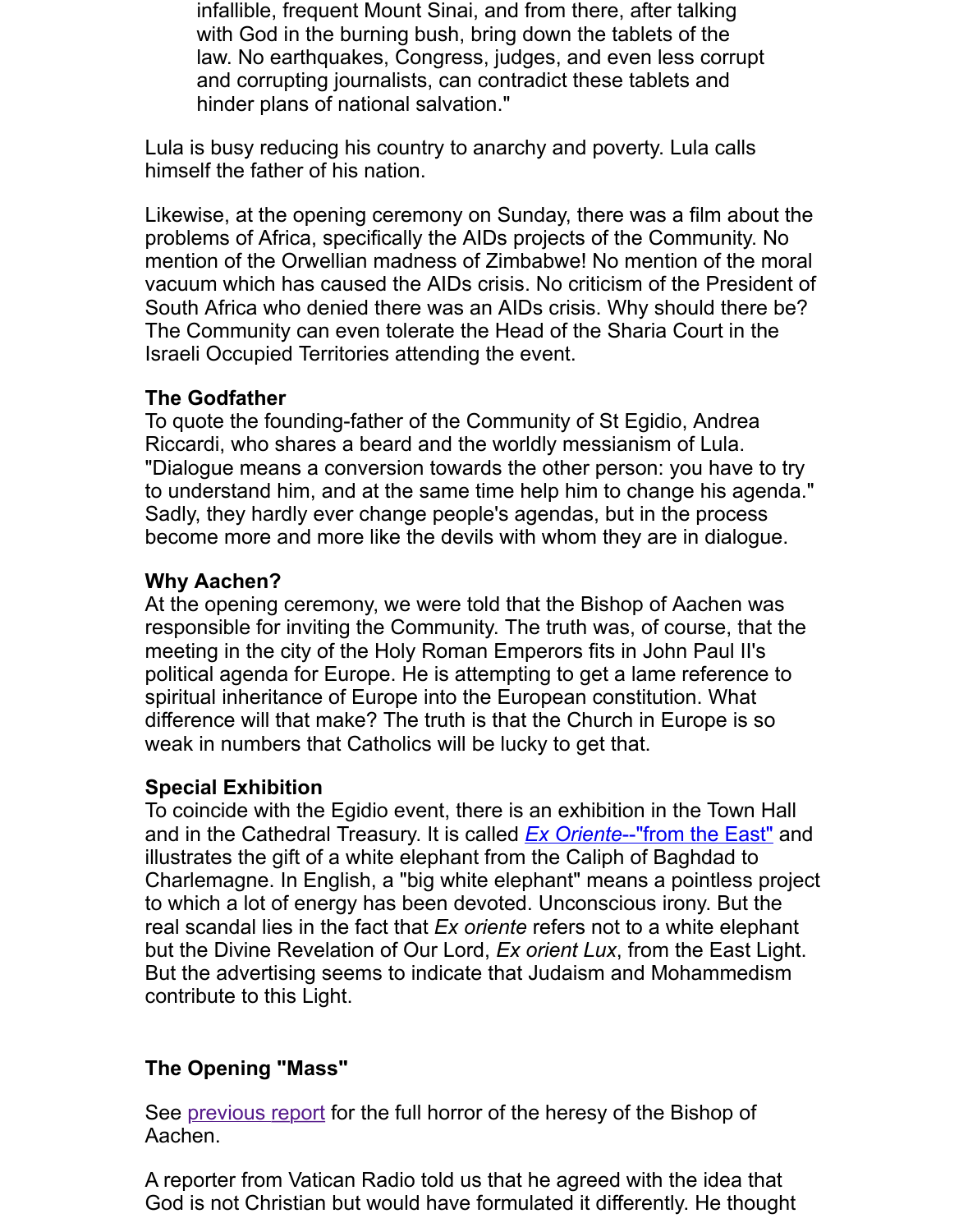that no one could disagree that God is the father of all people. The Bishop's language was not the language of Rome. We are all so relieved! But we will wait a very, very long time for a correction.

The collection was worth watching for people that are so generous with other people's money from funding programmes of the UN and the EU. No bills, only a few coins from each!

The congregation had little reverence during the "Mass" and for the "Blessed Sacrament." Receiving in the hand and standing was (almost) universal. Only one person was to be seen genuflecting in front of the Tabernacle. In fact, the steps of the Blessed Sacrament Chapel were used for seats.



Some members of the congregation joined in the "Eucharistic Prayer" with the concelebrants!

In the prayers, there were a multitude of references to the Beatitudes of the Sermon of the Mount. The sincerity of the *Novus Ordo* establishment would be more credible if they sought to put the Beatitudes into practice- why don't they seek "real dialogue" with traditionalists rather than trying to suppress them?? They should be looking after their own flocks who are true to the Catholic Faith and not pursuing the strange gods of Aachen and Assisi.

But this establishment would rather share an altar with non-Catholics.

After the "Mass," there was a great parade of the *Novus Ordo* establishment and their ecumenical friends in the streets of Aachen.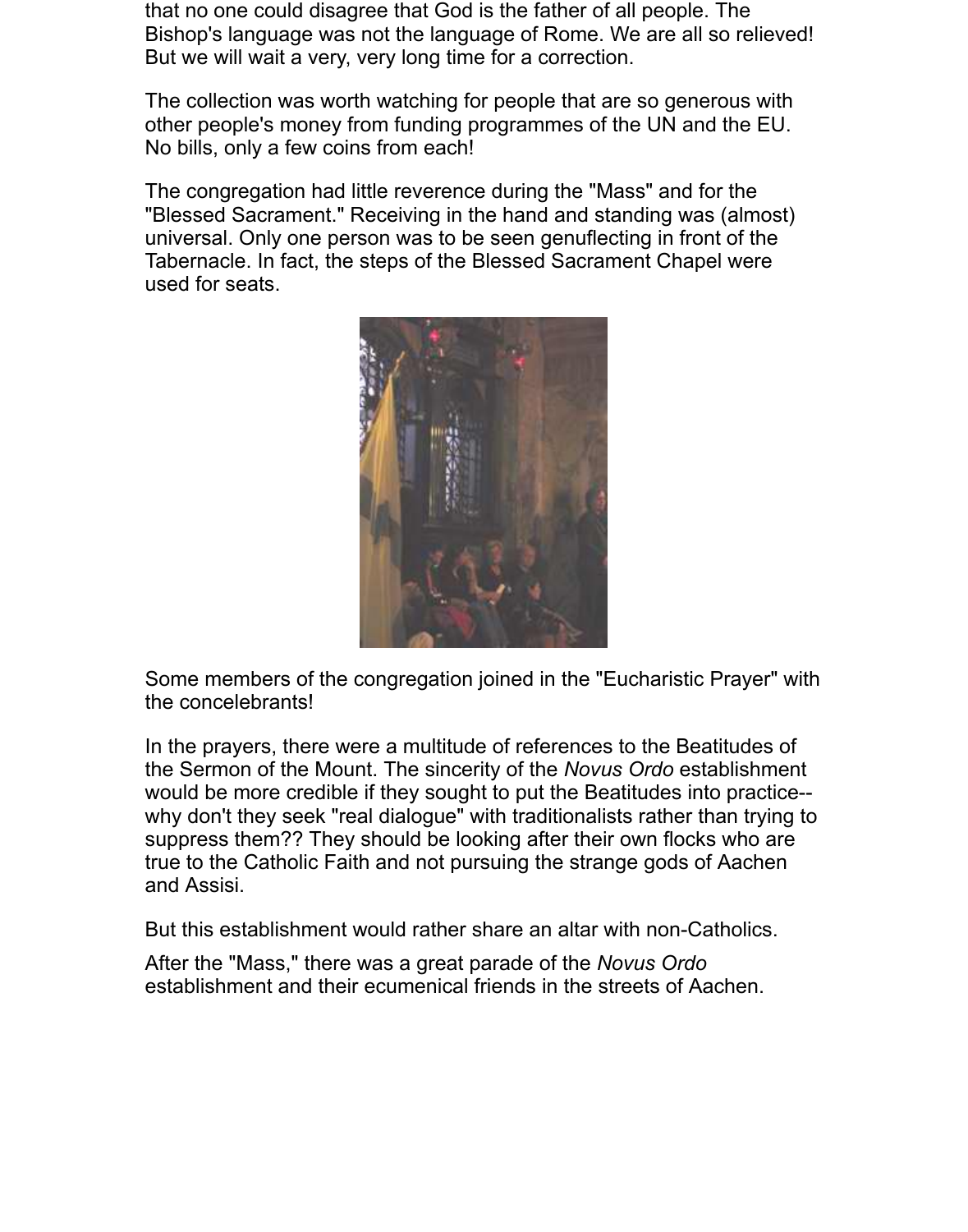



Complacent Anglican "Bishop" -- "Yes, I am from England, Church of England actually!"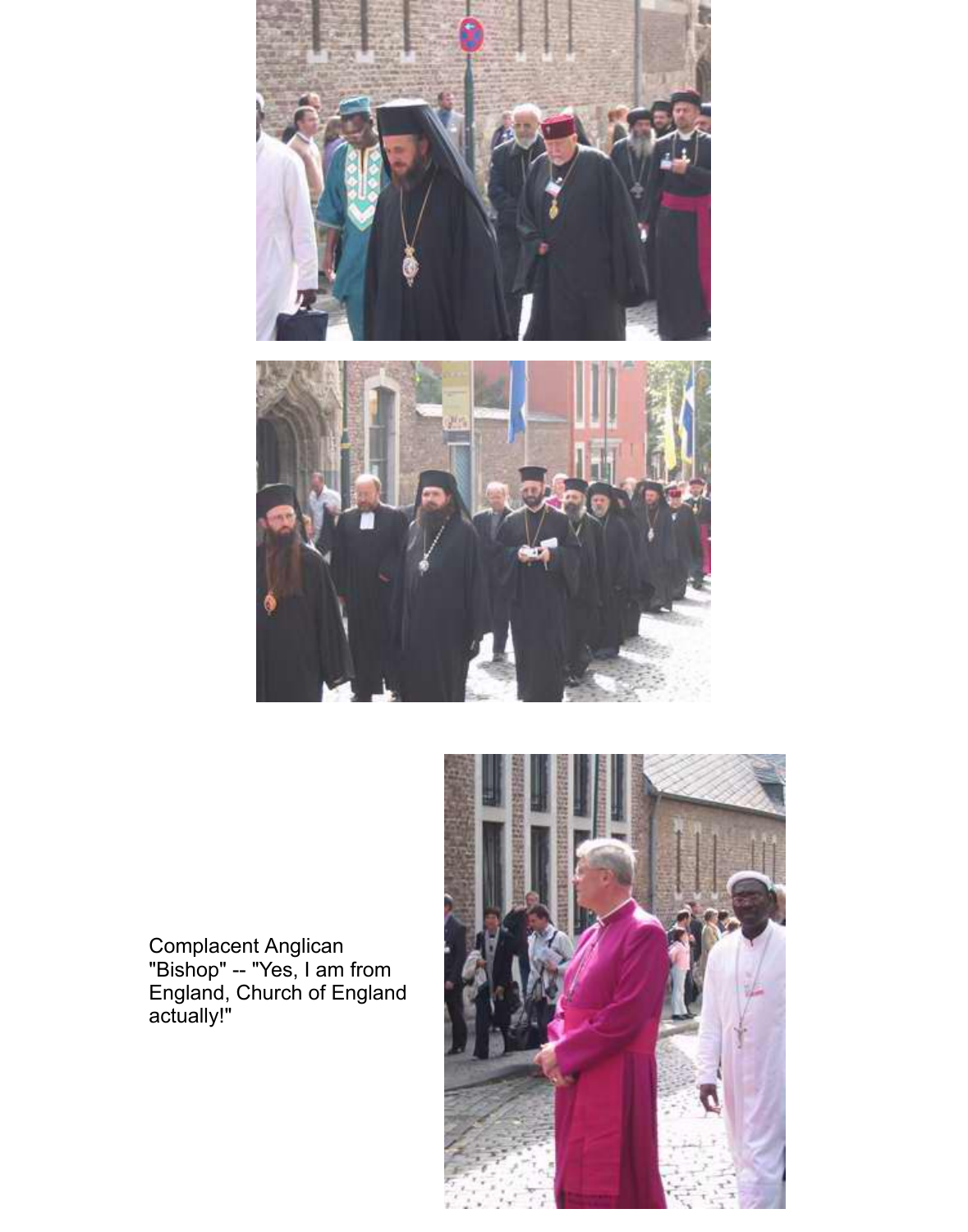#### **Scandal crying to God**

If the shock of the "Mass" in Aachen Cathedral was not enough, we discovered scandal beyond belief in the Church of St Nicholas. A forum was being held and we heard a Muslim read from the Koran and explained his religion. His was stumped by one simple question: When will it be possible for Christians to pray in mosques?!!!

Also in the Church was an exhibition of books and papers from the Bahai, Muslims, Jews, Christians and Buddhists:



The location of the Bahai stand obscured St Joseph:



The Muslim propaganda was bad: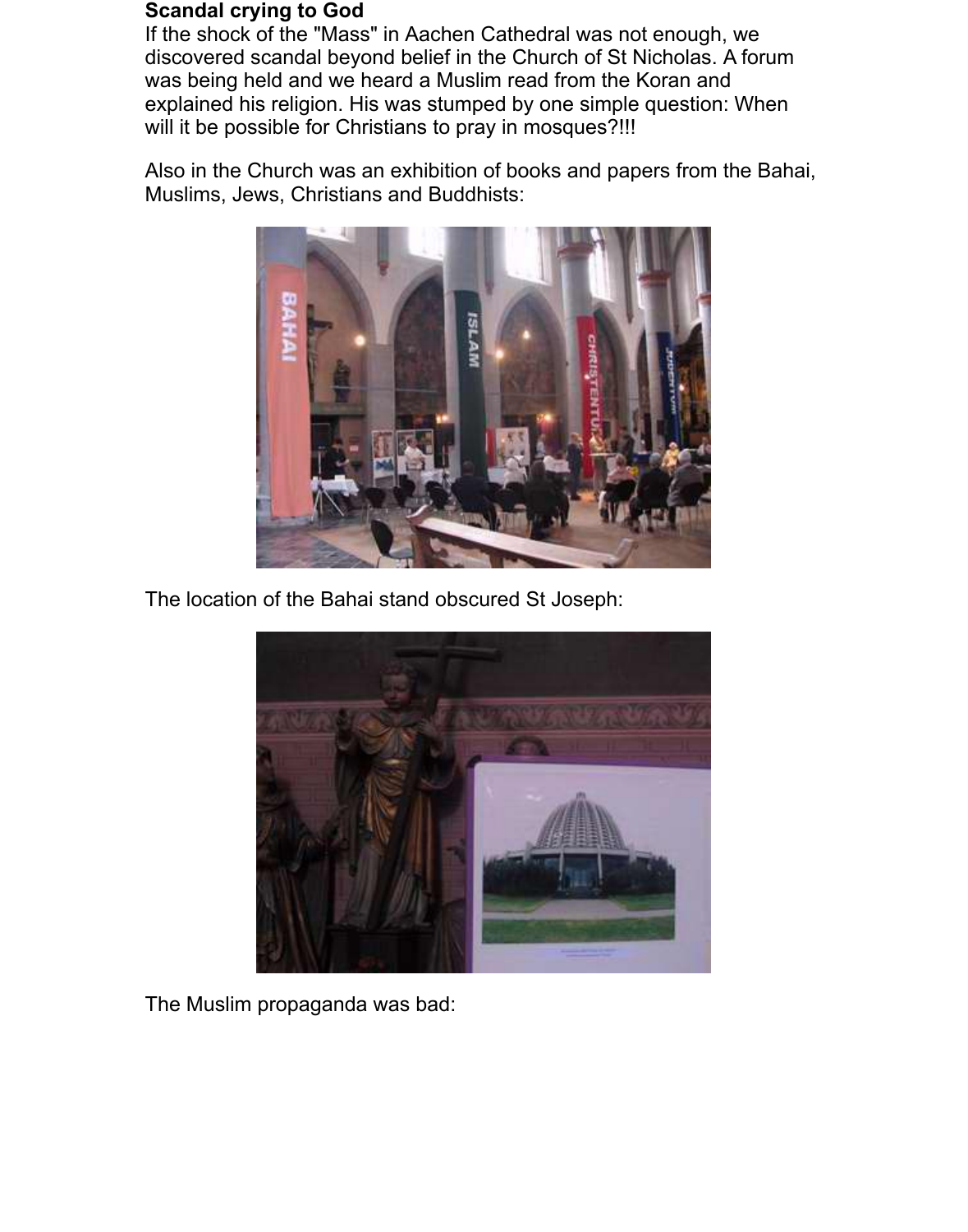

"*Entdecke den Islam!* -- Discover Islam!" [very appropriate for a Catholic Church to host]

But the worst was the statue of Buddha in a church where the "Blessed Sacrament" remained reserved throughout the day:



The Face of Evil: